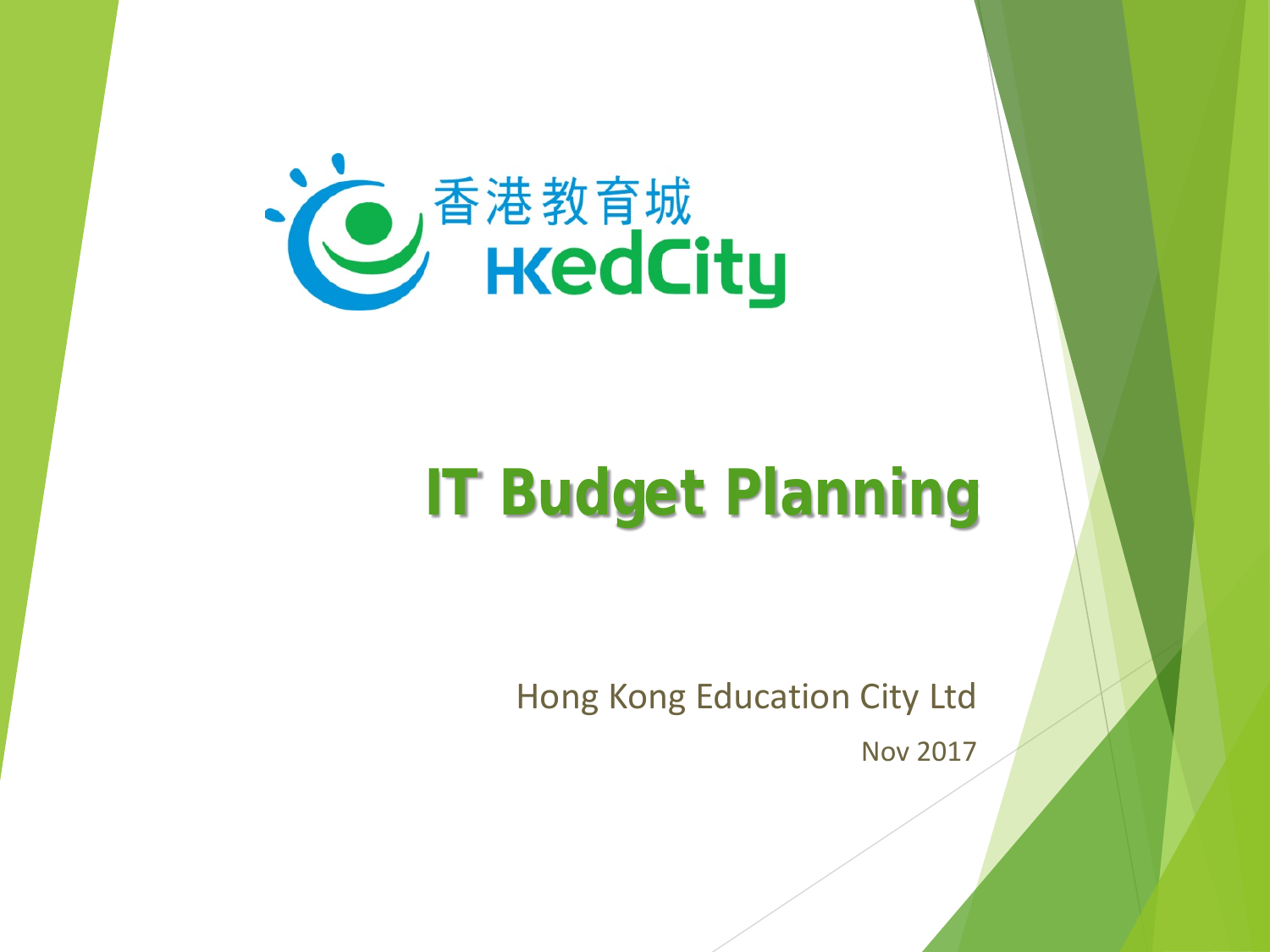# Concept of IT Budget Planning

- Capital Budget vs Recurrent Budget
	- ▶ (one-off vs recurrent)
- IT Product Lifecycle
- Types of Cost
	- Hardware (one time / leasing / maintenance)
	- Software (one time / renewal / maintenance)
		- Software (per system, per user, per module)
	- Implementation Service
		- $\blacktriangleright$  Integration, customization, testing
	- ▶ Operation, support, training
	- User Manual, websites, documentation

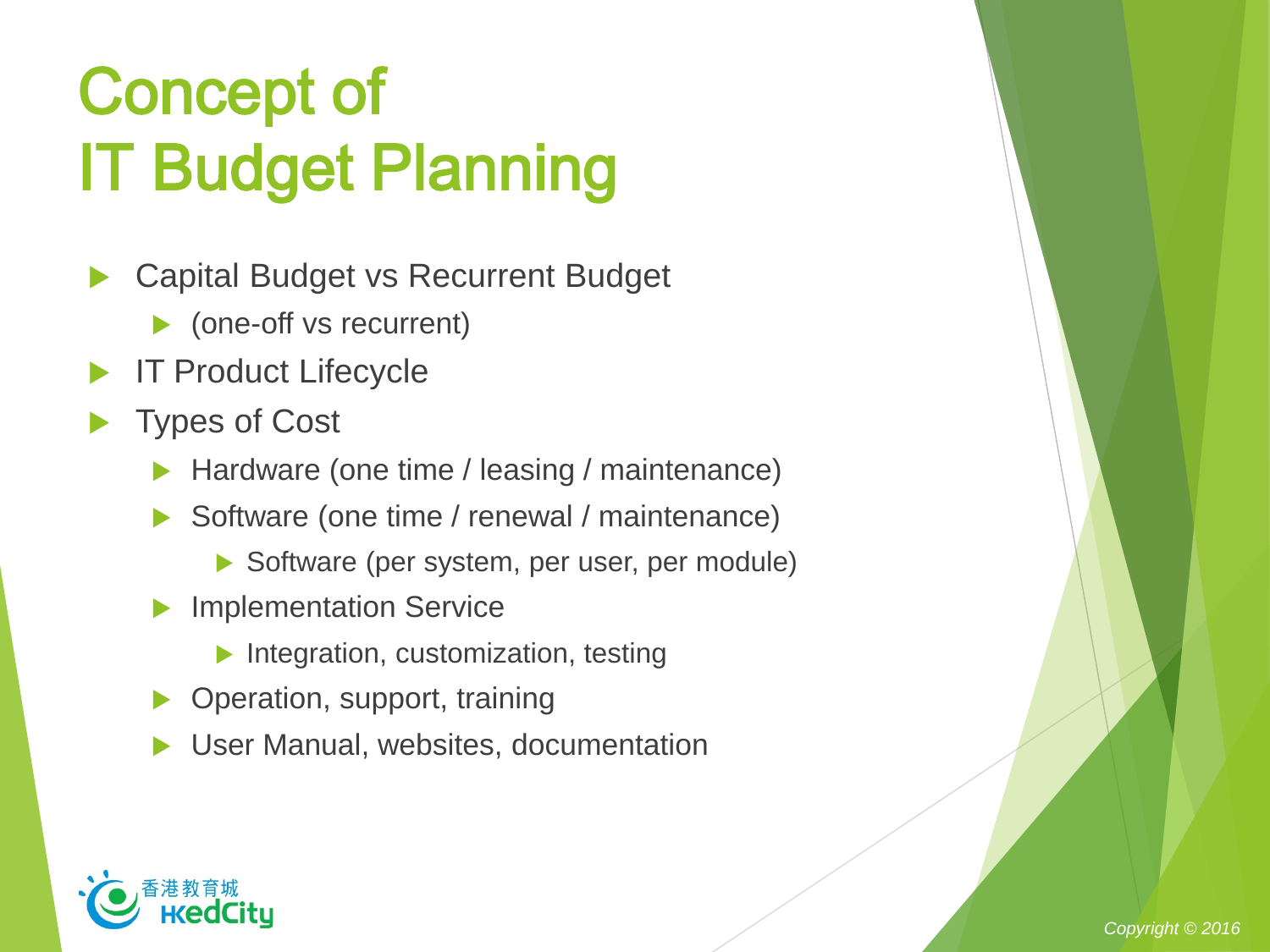## Total Cost of Ownership

▶ Used for comparison of total cost to own a technology

- Major components
	- $\blacktriangleright$  Staff cost
	- Capital
	- Recurrent
	- Support and Training
- Staff cost and support cost are always the differentiator.
- **End user efficiencies and savings often overlooked.**



*Copyright © 2016*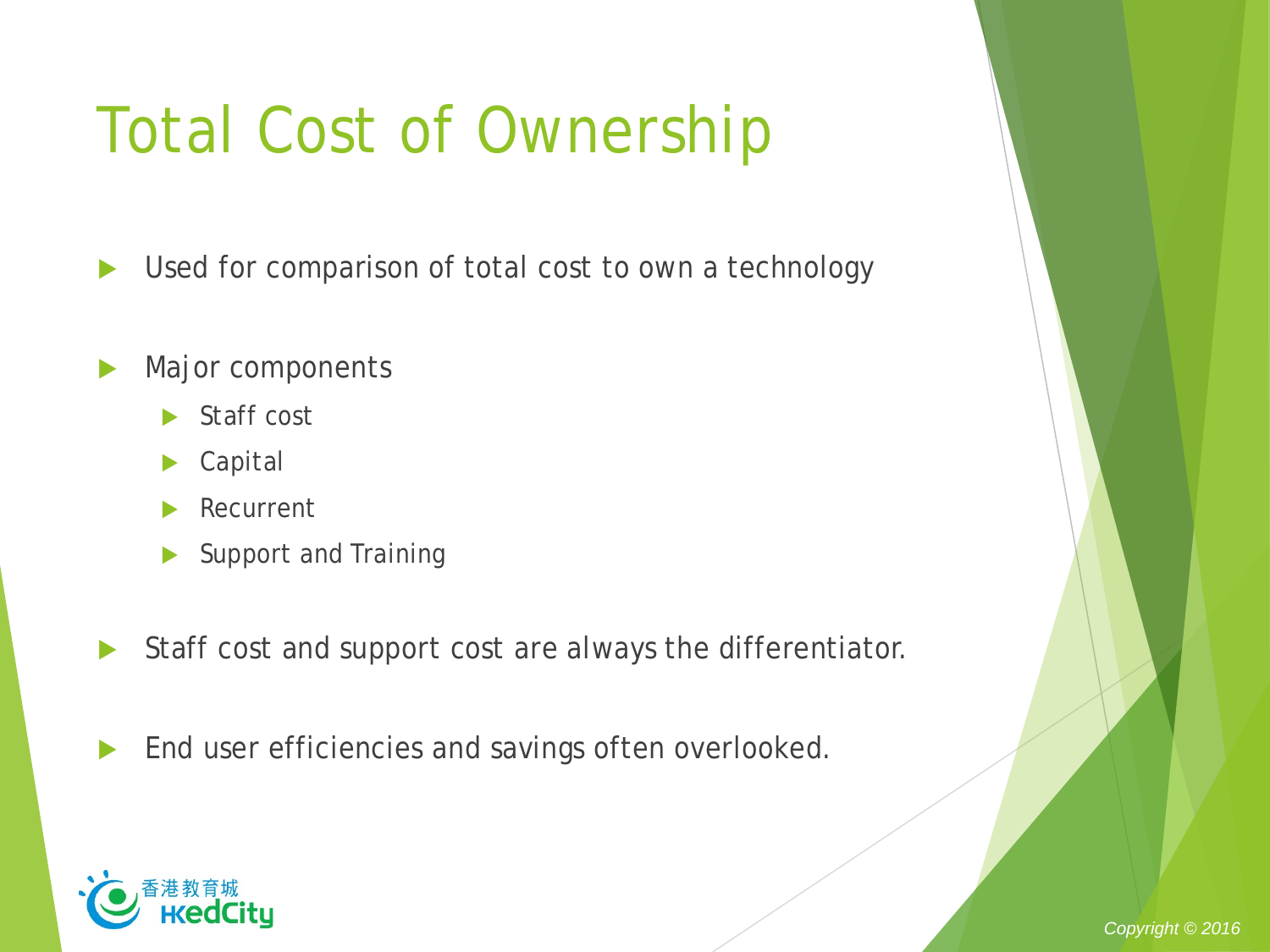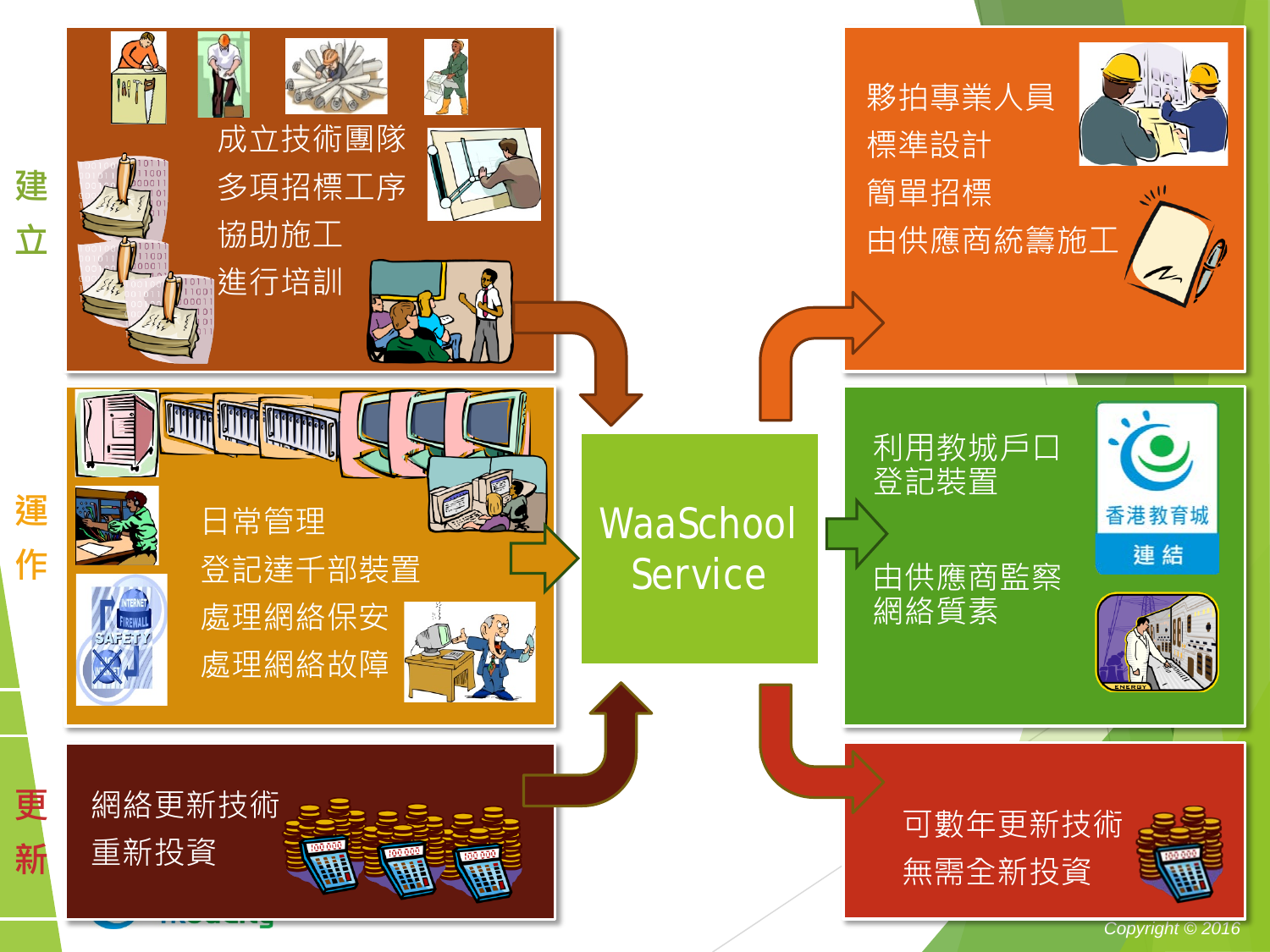## Scalability of IT Solutions

 $\triangleright$  Standardization allows scalability

Customization is a long term and costly commitment

 eLearning solutions should be able to scale and replicate

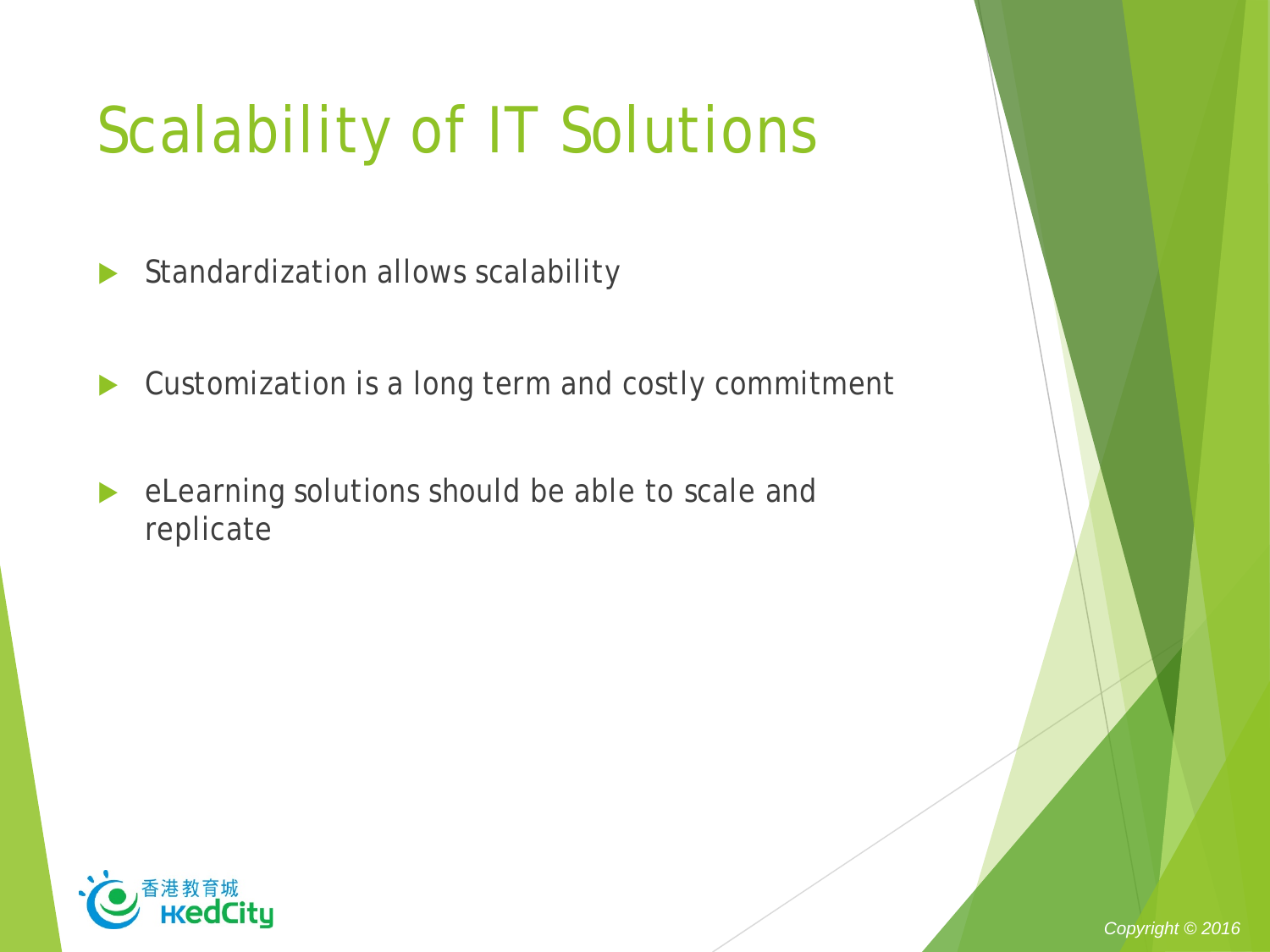### Cost per Student for Education

Always cross check per user cost to reflect whether the investment is worthwhile

| Investment                                          | Cost per Student per year |
|-----------------------------------------------------|---------------------------|
| WiFi                                                | \$100                     |
| MDM (if required)                                   | \$100                     |
| Tablet (1 to 5)                                     | \$100                     |
| eBooks (HKEdCity eRead Scheme with<br>100 ebooks)   | \$10                      |
| 3 ePlatforms (Brainpop, TWIG,<br>MathSpace, others) | \$100                     |
| VLE / LMS                                           | \$50                      |
| Compare: Support Staff (1:300)                      | \$500                     |
|                                                     |                           |

Total : <1% of Student Cost

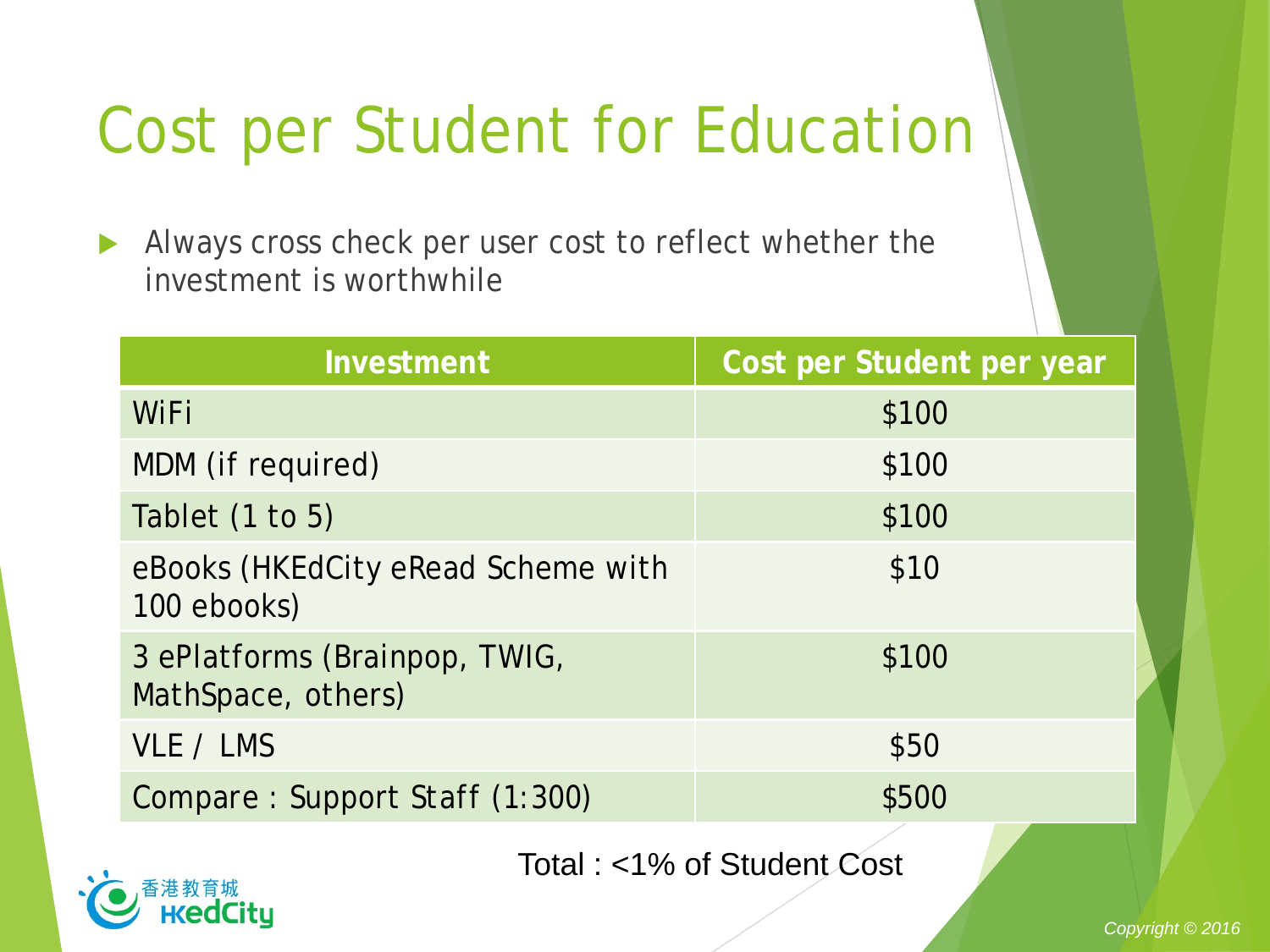#### Effective cost control:

- Manage IT product lifecycle, build-in budget provision if not service model.
- Standardization of hardware and software
- Cloud services
- **Application as a Service**
- Reduce support and training needs
- **Total Cost of Ownership**